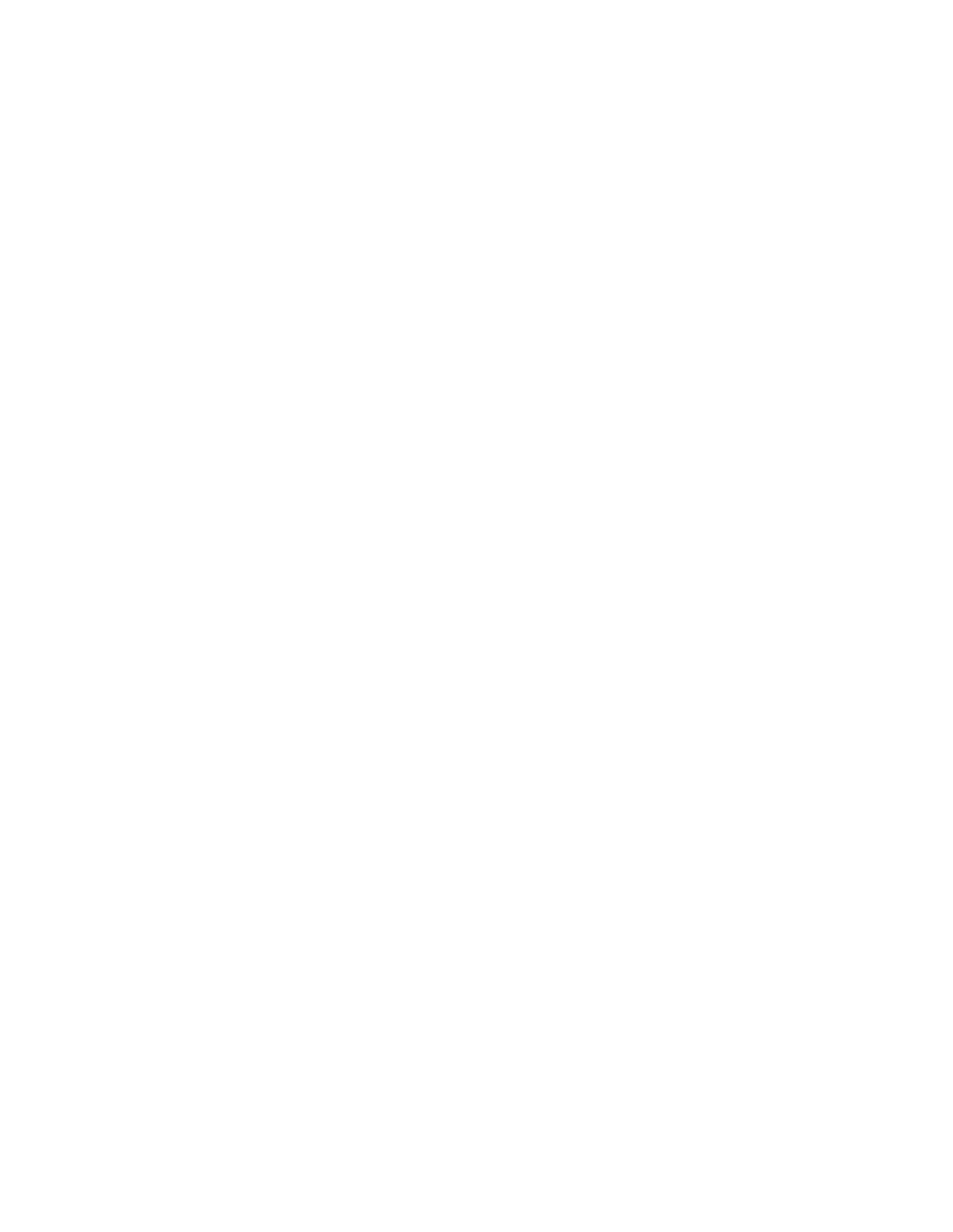*Bill 9* 

# **BILL 9**

# 2022

# **PUBLIC'S RIGHT TO KNOW ACT**

*(Assented to , 2022)* 

# *Table of Contents*

- **1** Definitions
- **2** Purposes
- **3** Report
- **4** Agreements
- **5** Collection, use and disclosure of data and information
- **6** Publication of report
- **7** Regulations
- **8** Coming into force

HER MAJESTY, by and with the advice and consent of the Legislative Assembly of Alberta, enacts as follows:

# **Definitions**

- **1** In this Act,
	- (a) "Minister" means the Minister determined under section 16 of the *Government Organization Act* as the Minister responsible for this Act;
	- (b) "personal information" means personal information as defined in the *Freedom of Information and Protection of Privacy Act*;
	- (c) "report" means a report prepared under section 3.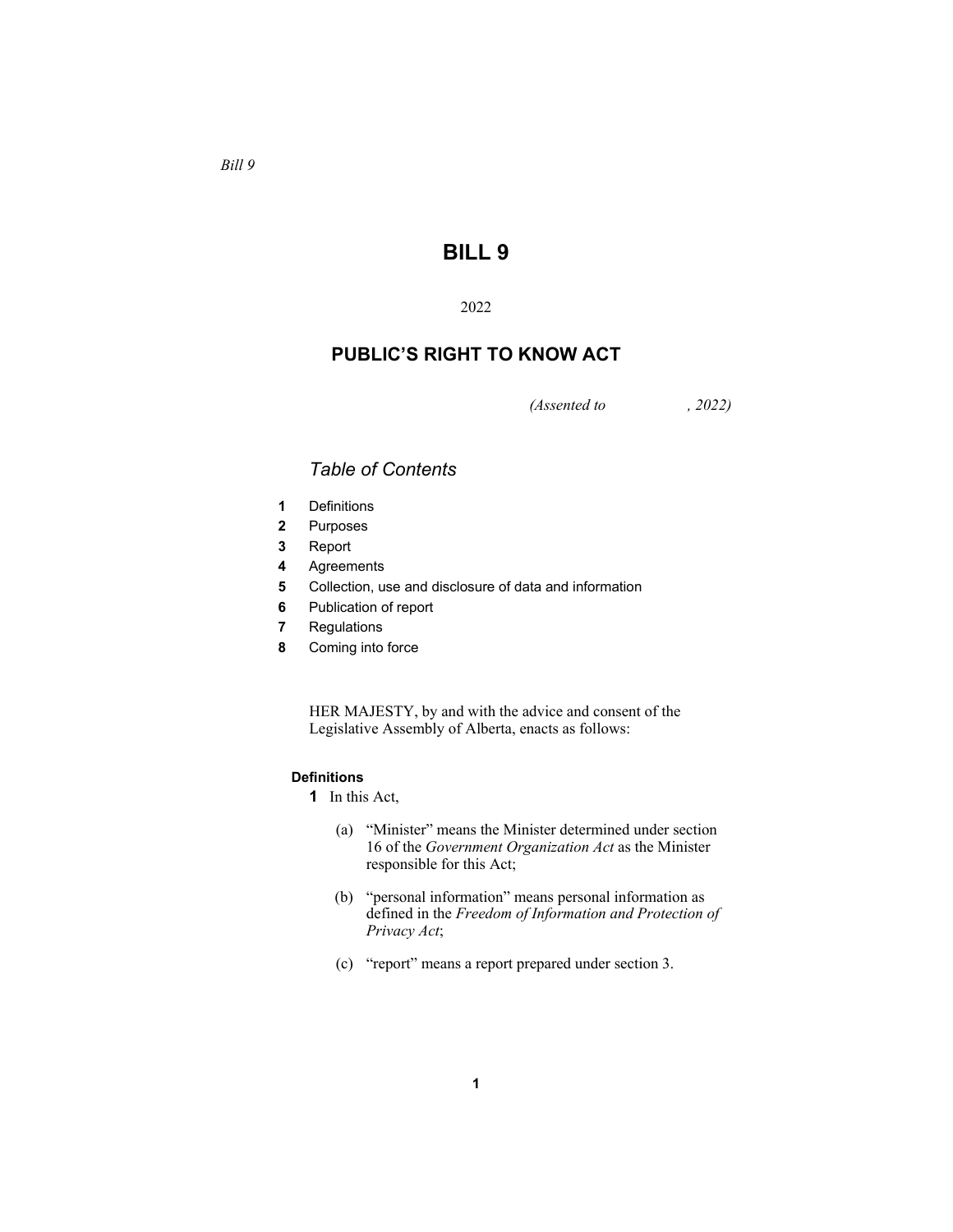## **Purposes**

**2** The purposes of this Act are

- (a) to increase transparency and accountability with respect to the criminal justice system in Alberta,
- (b) to help Albertans better understand the criminal justice system in Alberta, and
- (c) to ensure Albertans have information about the safety of their communities.

#### **Report**

**3(1)** The Minister shall prepare a report respecting data and information relating to the criminal justice system in Alberta, including data and information in respect of the year immediately preceding the year in which the report is prepared, that the Minister considers necessary or advisable to carry out the purposes of this Act.

**(2)** A report under subsection (1) must be prepared at least once per year.

#### **Agreements**

**4** For the purposes of preparing a report, the Minister may enter into an agreement with any of the following bodies for the provision of data and information to the Minister by that body:

- (a) another department, branch or agency of the Government of Alberta;
- (b) the Provincial Court, Court of Queen's Bench or Court of Appeal;
- (c) the Government of Canada;
- (d) the government of another province or territory;
- (e) a municipality as defined in the *Municipal Government Act*;
- (f) a council of a band as defined in the *Indian Act* (Canada);
- (g) a police service as defined in the *Police Act*.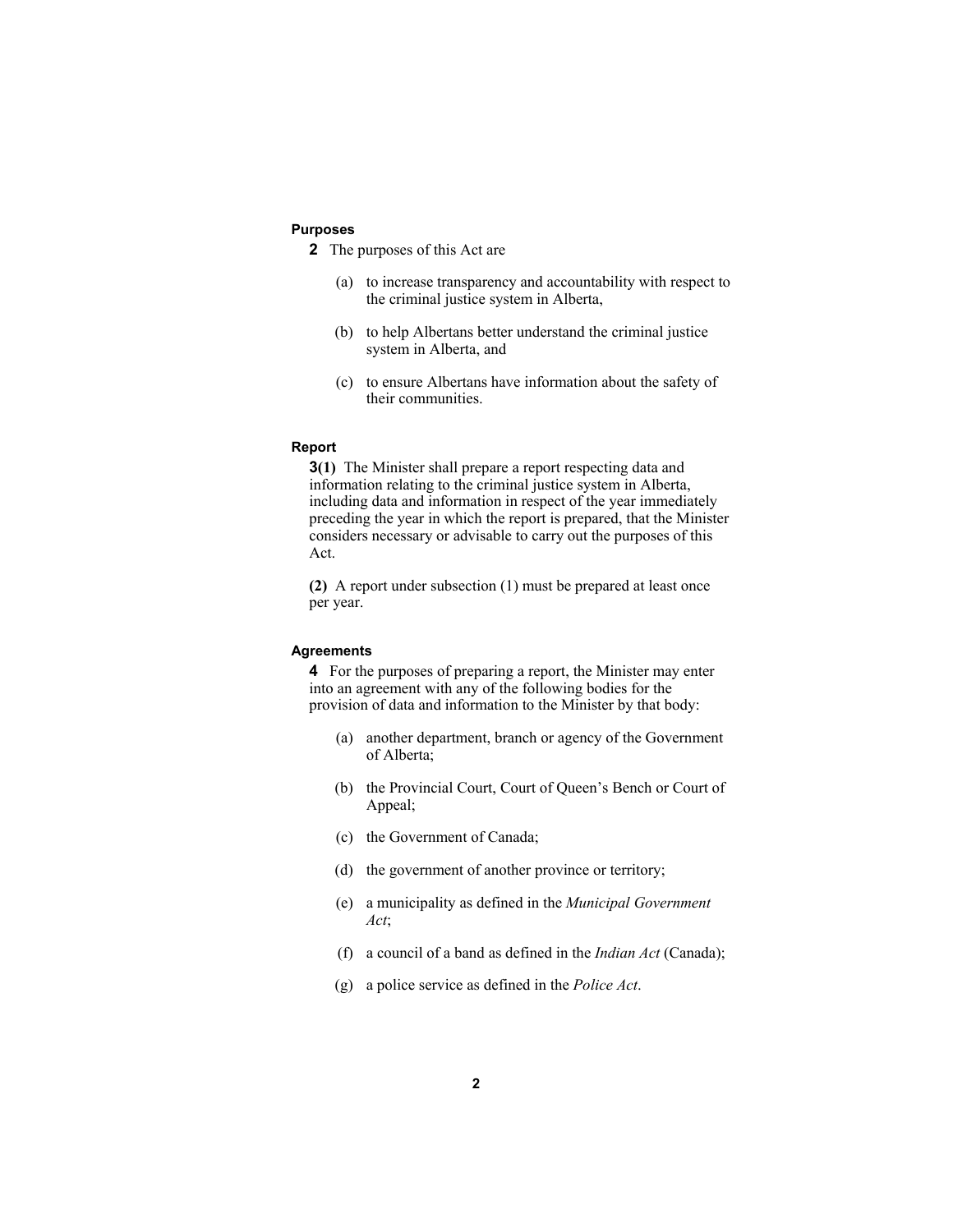# **Collection, use and disclosure of data and information**

**5** For the purposes of preparing and publishing a report, the Minister may

- (a) collect and use data and information, including personal information, and
- (b) subject to the regulations, disclose data and information, including personal information from which the identity of the person who is the subject of the personal information cannot readily be ascertained.

# **Publication of report**

**6(1)** The Minister shall lay a copy of a report before the Legislative Assembly as soon as practicable if the Legislative Assembly is sitting or, if it is not sitting, within 15 days after the commencement of the next sitting.

**(2)** The Minister shall publish the report on the website of the Minister's department within 30 days after it is laid before the Legislative Assembly.

# **Regulations**

**7** The Lieutenant Governor in Council may make regulations

- (a) respecting the preparation and publication of reports, including the frequency and timing of reports;
- (b) respecting the data and information in respect of which reports must be prepared;
- (c) respecting the provision of data and information by municipalities or police services to the Minister;
- (d) respecting the disclosure of data and information by the Minister, including the exclusion of data and information from reports.

## **Coming into force**

**8** This Act comes into force on Proclamation.